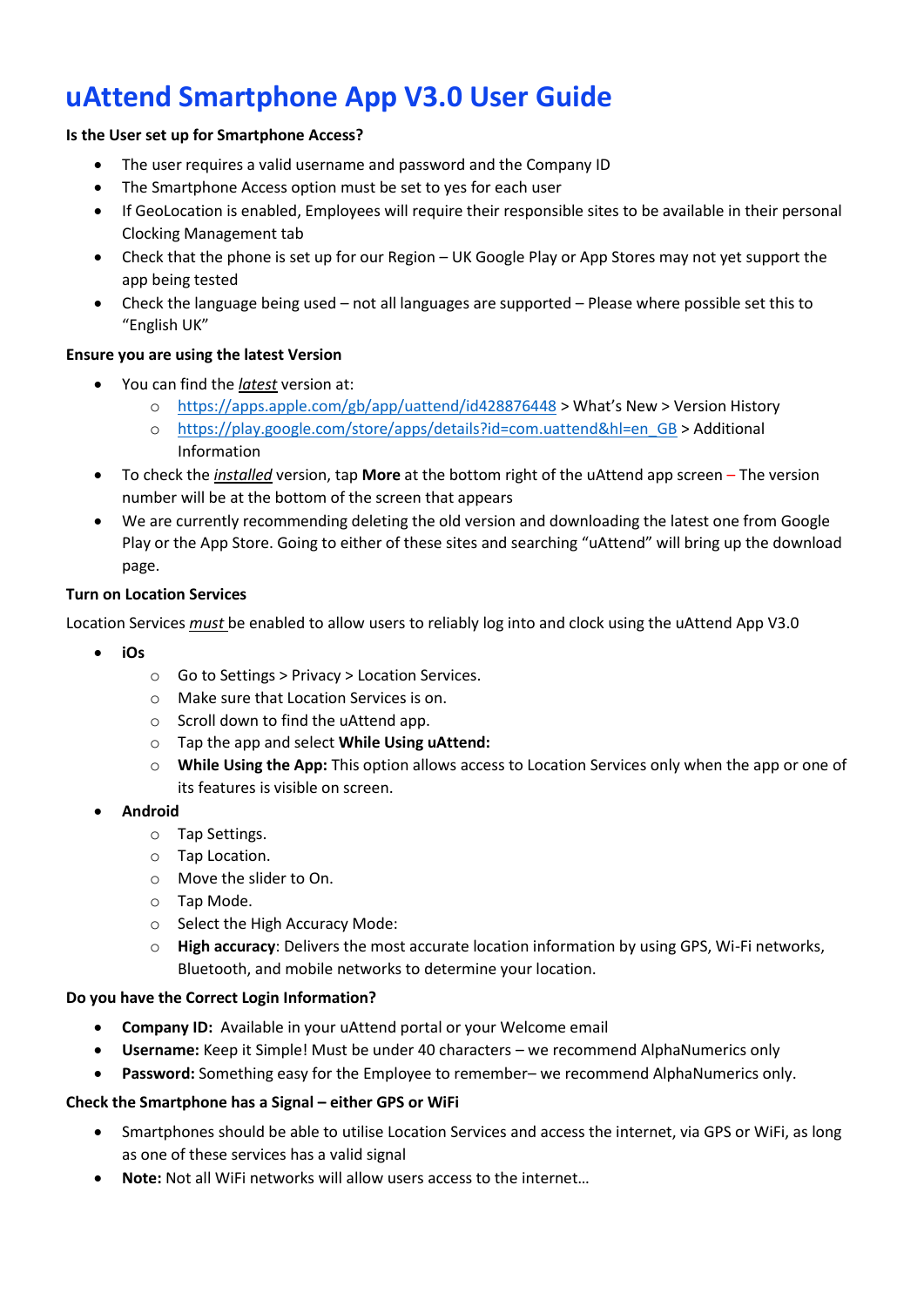• Smartphone GPS graphics look something like this



• WiFi graphics look something like this….



• You can also check you have access to the uAttend web service by using the phone's web browser, then, tapping in the web address: ws.trackmytime.com.

You should see this simple message if you have access to uAttend

| $\blacksquare$ EE 4G |  | 10:46                                               |  |  |  |
|----------------------|--|-----------------------------------------------------|--|--|--|
| AÅ                   |  | Not Secure — ws.trackmytime.com $\circlearrowright$ |  |  |  |
| ws.trackmytime.com   |  |                                                     |  |  |  |
|                      |  |                                                     |  |  |  |
|                      |  |                                                     |  |  |  |
|                      |  |                                                     |  |  |  |

• We recommend, where possible, to clock with the best available signal with a 4G connection, Signal can be interrupted by something as simple as trying to clock from the inside of a building, please try clocking outside instead if this is allowed.

#### **Known Issues:**

**NOTE:** If the customer is happy to share passwords, try to log in as the user to try to replicate their issue

- User having to re-enter Company ID, username and Password fixed in 3.0.50 re-install should fix o Ensure "Keep Me Logged In" option is enabled at Log In
	- User being logged out after clocking in fixed in 3.0.50 re-install should fix
	- App slow to load on the smartphone, run an internet speed test to check mobile connectivity.
		- o Here is a chart to help ascertain expected mobile signal quality:

| Generation     | <b>Icon</b>    | <b>Technology</b>              | Maximum Download Speed Typical Download Speed |               |
|----------------|----------------|--------------------------------|-----------------------------------------------|---------------|
| 2G             | G              | <b>GPRS</b>                    | 0.1Mbit/s                                     | <0.1Mbit/s    |
|                | E              | <b>EDGE</b>                    | $0.3$ Mbit/s                                  | $0.1$ Mbit/s  |
| 3 <sub>G</sub> | 3 <sub>G</sub> | 3G (Basic)                     | 0.3Mbit/s                                     | $0.1$ Mbit/s  |
|                | н              | <b>HSPA</b>                    | 7.2Mbit/s                                     | 1.5Mbit/s     |
|                | H+             | $HSPA+$                        | 21Mbit/s                                      | $4M$ hit/s    |
|                | H+             | $DC$ -HSPA+                    | 42Mbit/s                                      | 8Mbit/s       |
| 4G             | 4G             | LTE Category 4                 | 150Mbit/s                                     | 15Mbit/s      |
| $4G+$          | 4G+            | <b>ITF-Advanced Cat6</b>       | 300Mbit/s                                     | 30Mbit/s      |
|                | $4G+$          | LTE-Advanced Cat9              | 450Mbit/s                                     | 45Mbit/s      |
|                | $4G+$          | LTE-Advanced Cat12   600Mbit/s |                                               | 60Mbit/s      |
|                | $4G+$          | LTE-Advanced Cat16 979Mbit/s   |                                               | 90Mbit/s      |
| 5G             | <b>5G</b>      | 5G                             | 1,000-10,000Mbit/s<br>$(1-10Gbit/s)$          | 150-200Mbit/s |